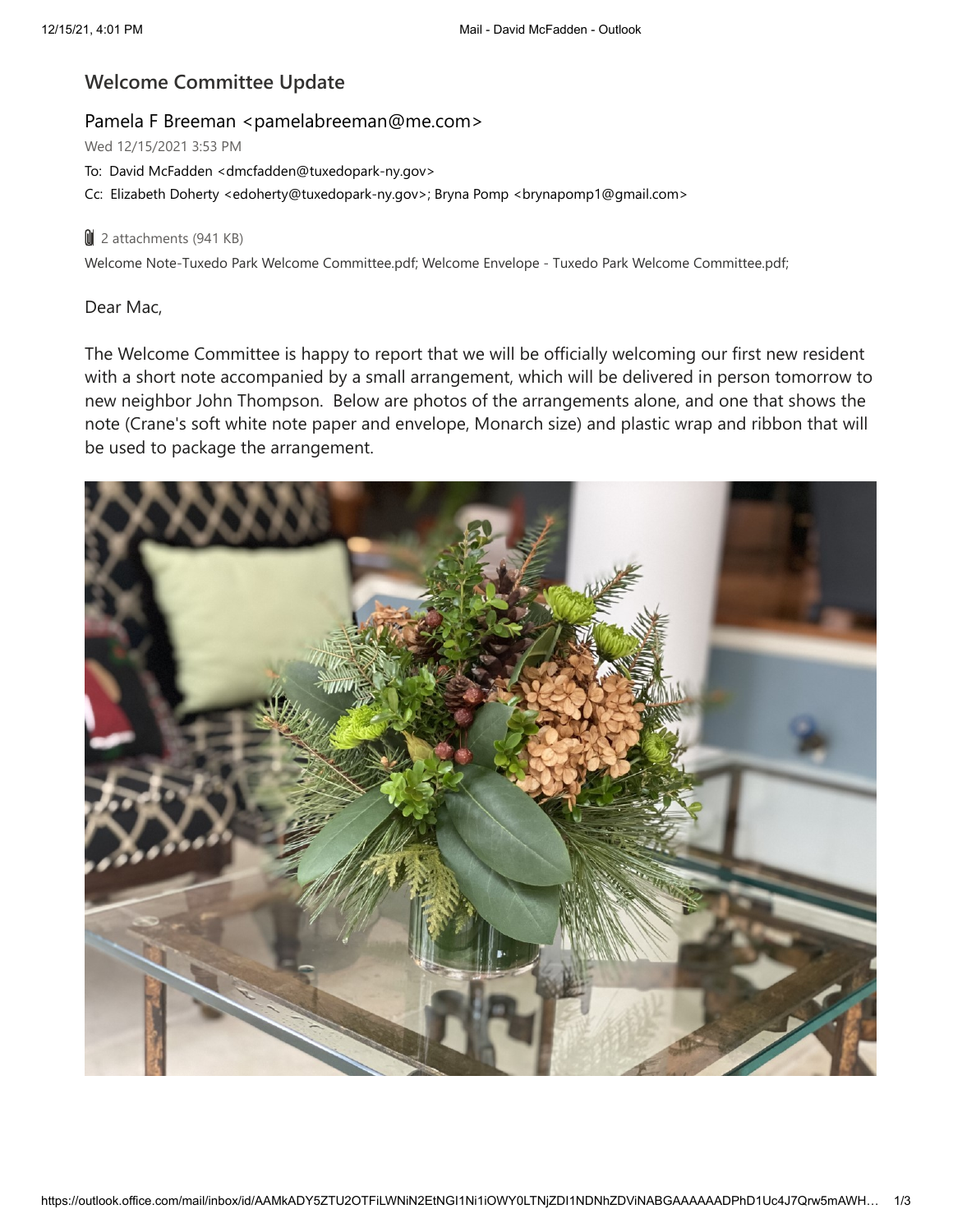

Below are the PDF attachments of the letter and envelope to be used: